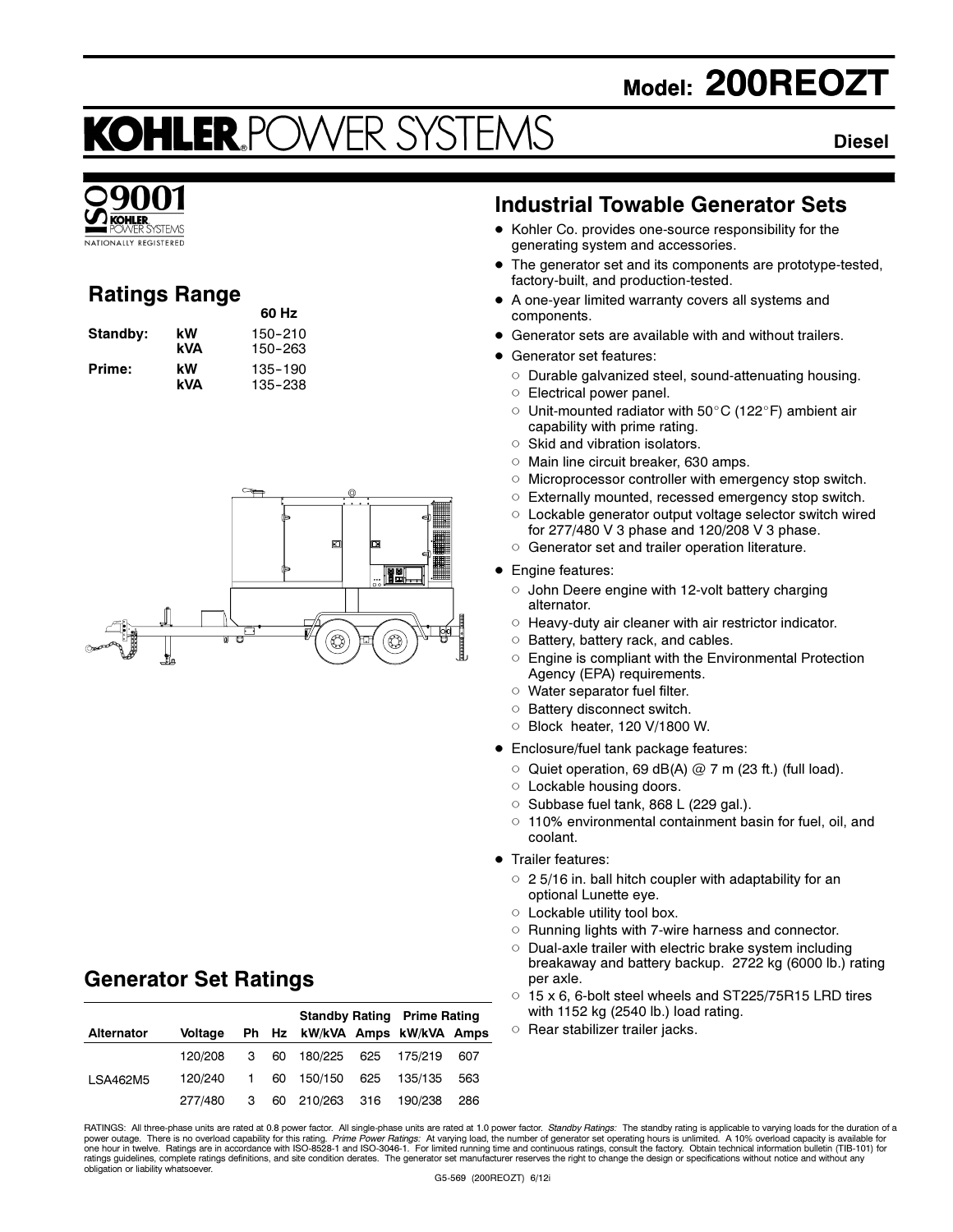# Alternator Specifications

- NEMA-MG21, UTE NF C51.111, VDE 0530, BS 4999, CSA standards compliance for temperature rise and motor starting.
- Self-ventilated and dripproof construction.
- $\bullet$  Vacuum-impregnated windings with fungus-resistant epoxy varnish for dependability and long life.
- Superior voltage waveform from a two-thirds pitch stator and skewed rotor.

| <b>Specifications</b>                       | Alternator             |
|---------------------------------------------|------------------------|
| Manufacturer                                | Leroy Somer            |
| Type                                        | 4-Pole, Rotating-Field |
| Exciter type                                | Shunt                  |
| Leads: quantity, type                       | 12, Reconnectable      |
| Voltage regulator                           | Solid State, R230      |
| Insulation:                                 | <b>NEMA MG1</b>        |
| Material                                    | Class H                |
| Bearing: quantity, type                     | 1. Sealed              |
| Coupling                                    | Direct                 |
| Voltage regulation, no-load to full-load    | $±1\%$                 |
| Direct axis subtransient reactance (X"d), % | 9                      |

# Application Data

#### Engine

| <b>Engine Specifications</b>               |                                       |
|--------------------------------------------|---------------------------------------|
| Manufacturer                               | John Deere                            |
| Engine model                               | 6068HFS89                             |
| Engine type                                | 4-Cycle, Turbocharged,<br>Aftercooled |
| Cylinder arrangement                       | 6 Inline                              |
| Displacement, L (cu. in.)                  | 6.8(415)                              |
| Bore and stroke, mm (in.)                  | 106 x 127 (4.2 x 5.0)                 |
| Compression ratio                          | 19:1                                  |
| Piston speed, m/min. (ft./min.)            | 457 (1500)                            |
| Rated rpm                                  | 1800                                  |
| Max. power at rated rpm, kWm (BHP)         | 235 (315)                             |
| Valve material:                            |                                       |
| Intake                                     | Chromium-Silicon Steel                |
| <b>Exhaust</b>                             | Stainless Steel                       |
| Governor type                              | Electronic                            |
| Frequency regulation, no-load to full-load | ISO 5%                                |
| Frequency regulation, steady state         | ±2.5%                                 |
| Air cleaner type, all models               | Dry                                   |

#### Engine Electrical

| <b>Engine Electrical System</b>                   |          |
|---------------------------------------------------|----------|
| Battery charging alternator:                      |          |
| Ground (negative/positive)                        | Negative |
| Volts (DC)                                        | 12       |
| Starter motor rated voltage (DC)                  | 12       |
| Battery, recommended cold cranking<br>amps (CCA): |          |
| Quantity, CCA rating each                         | One, 760 |
| Battery voltage (DC)                              | 12       |

| <b>Fuel System</b>           |            |
|------------------------------|------------|
| Max. fuel flow, Lph (qph)    | 92.6(24.5) |
| Fuel prime pump              | Manual     |
| Recommended fuel             | #2 Diesel  |
| Fuel tank capacity, L (gal.) | 868 (229)  |
|                              |            |

# Lubrication Syst

| <b>Full Pressure</b> |
|----------------------|
| 32 (34)              |
| 33 (34.9)            |
|                      |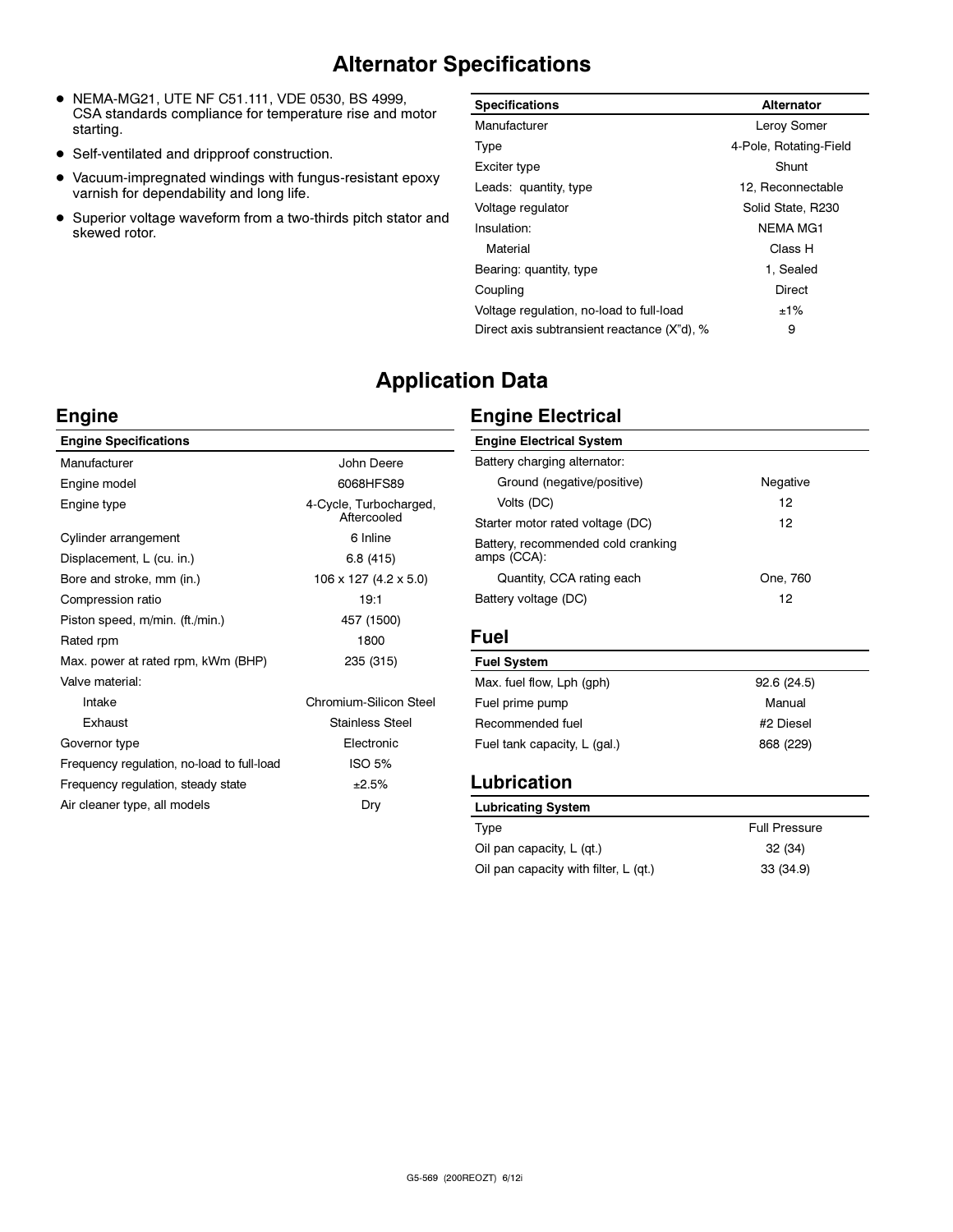# Application Data

| <b>Fuel Consumption</b>     |                     |  |
|-----------------------------|---------------------|--|
| Diesel, Lph (gph) at % load | <b>Prime Rating</b> |  |
| 100% (of the prime rating)  | 51.88 (13.7)        |  |
| 75% (of the prime rating)   | $30.00$ $(7.9)$     |  |
| 50% (of the prime rating)   | 25.29<br>(6.7)      |  |

## **Controllers**



# Decision-Maker<sup>®</sup> 1000

#### Standard Features

- LCD display panel
- User buttons for start, stop, and menu scroll and selection
- Emergency stop button
- On/off key switch
- LED indication for status
- Panel-mounted battery fuse
- Panel lights

#### LCD Panel Features

- Three lines of text and graphic display
- Icons for quick identification of system status

#### Functions

- $\bullet$ View and adjust system operation parameters
- View system faults

#### Viewable/Selectable Parameters (may require optional module)

- Mode of operation
- Battery voltage
- Frequency
- Time delay countdown
- Hourmeter
- Engine speed
- Fuel level (%)
- Coolant temperature
- Oil pressure
- Voltage: phase, phase-to-neutral, total voltage

# - Current

#### Viewable Faults

- Overspeed
- Overcrank
- Low fuel level
- Coolant temperature
- Oil pressure
- Battery charger
- Frequency meter, ammeter, voltmeter
- Emergency stop